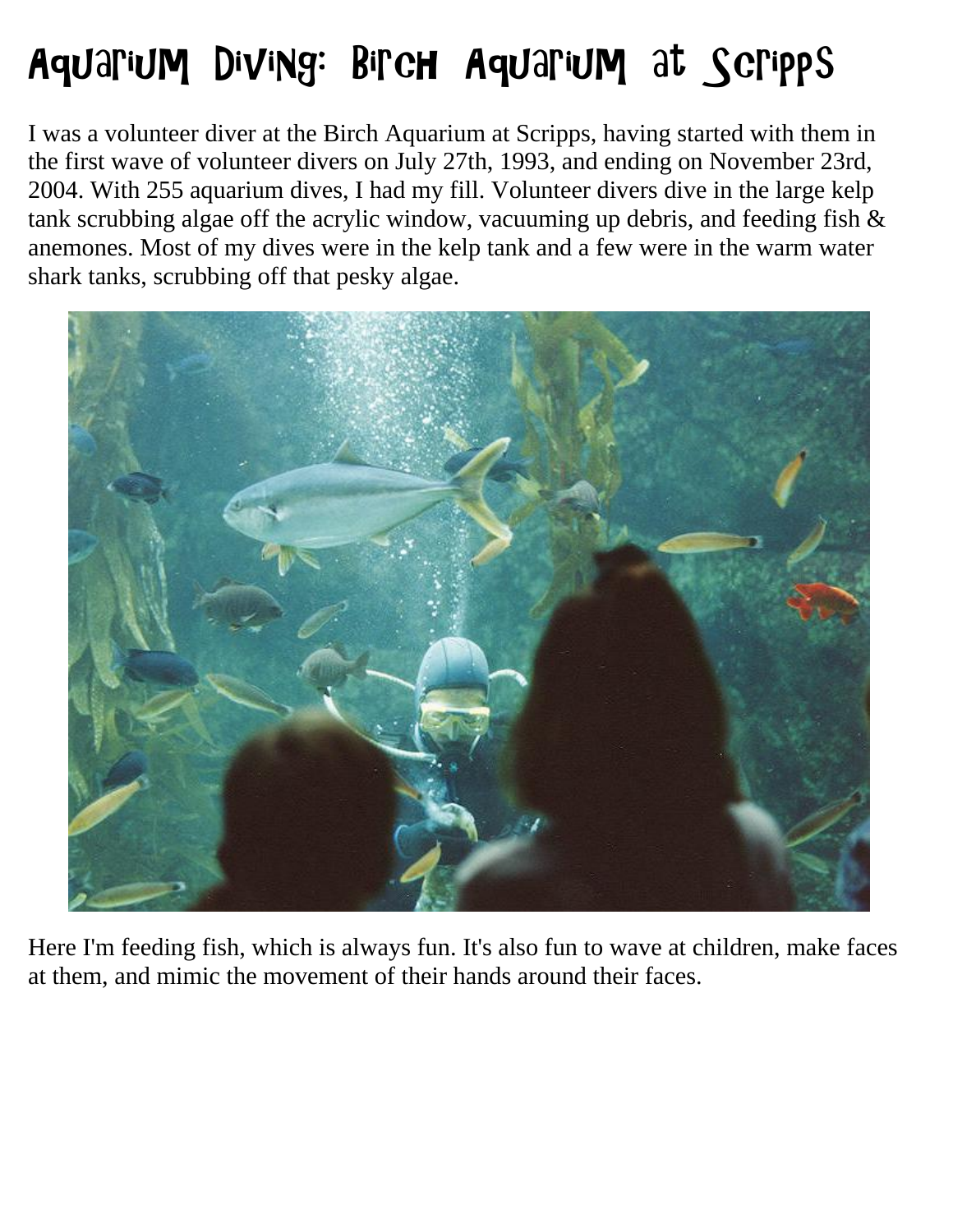

Here I am gently handling a moray eel, that came to visit while feeding. They can entwine themselves around you and your gear while scouting for food. They are gentle animals, and not frightening. I like to hand feed them small chunks of fish; you have to keep your fingers out of the way though, and their small sharp teeth can snag momentarily on your neoprene-covered fingers.



Here I'm on the Birch Aquarium roof suited up and about to enter the water.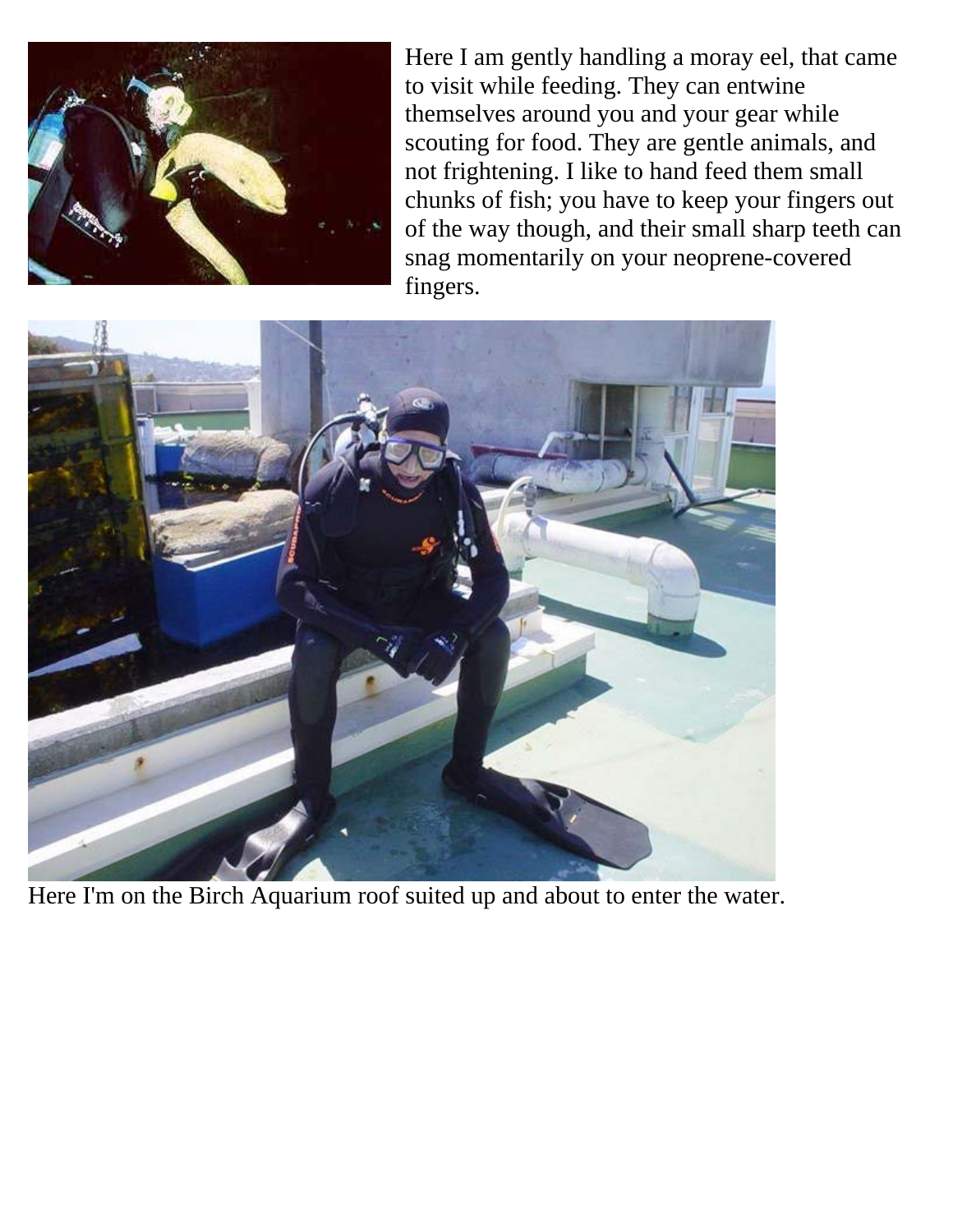

Looking up at a black sea bass at the Birch Aquarium at Scripps (my photo). These fellows open their mouths and quickly inhale their food in one big gulp. If you are holding onto a mackerel, your hand can end up inside their mouth, as it did for me..... the fish let my hand go.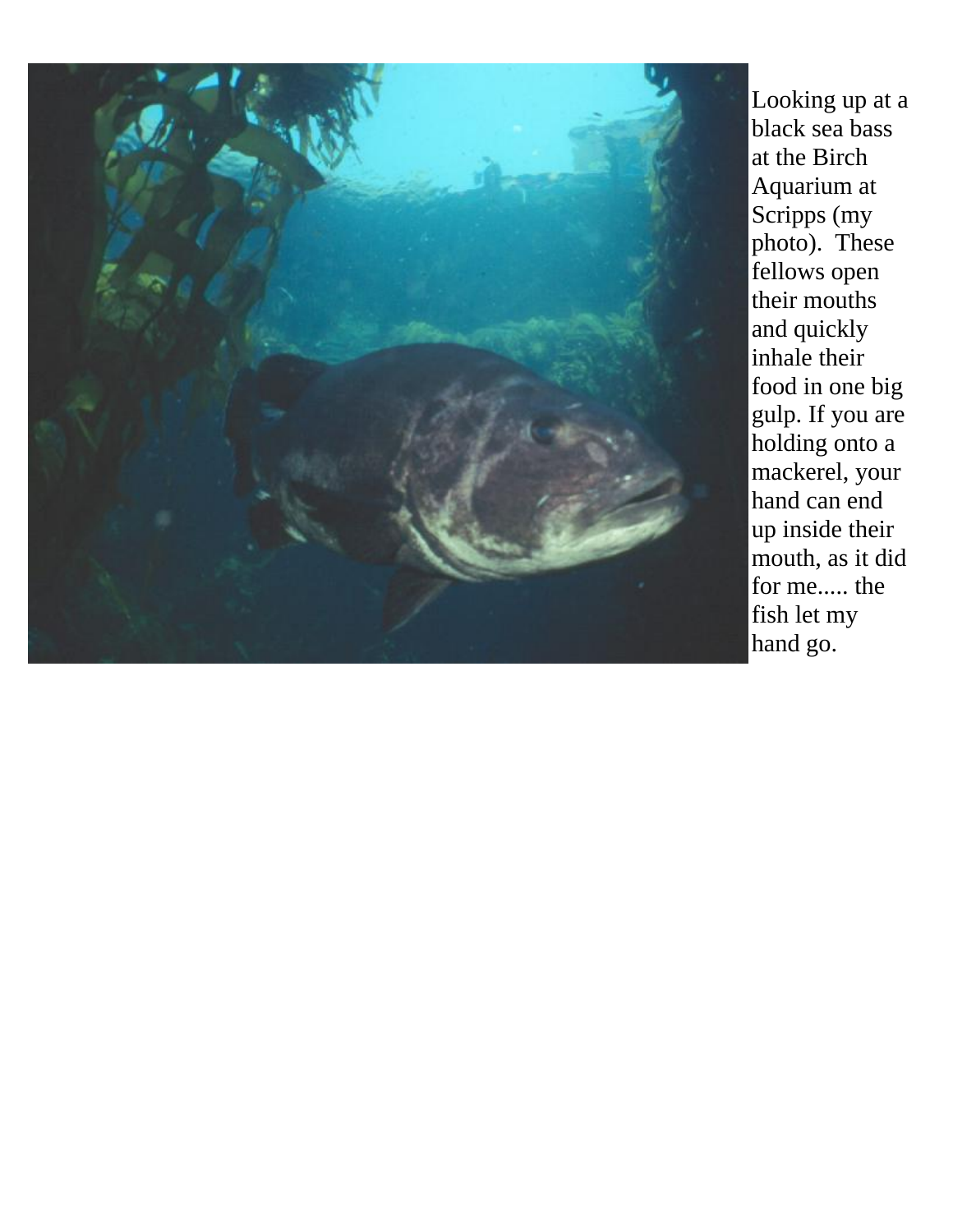

Getting in the water for my very last dive there, with Cindy Taylor